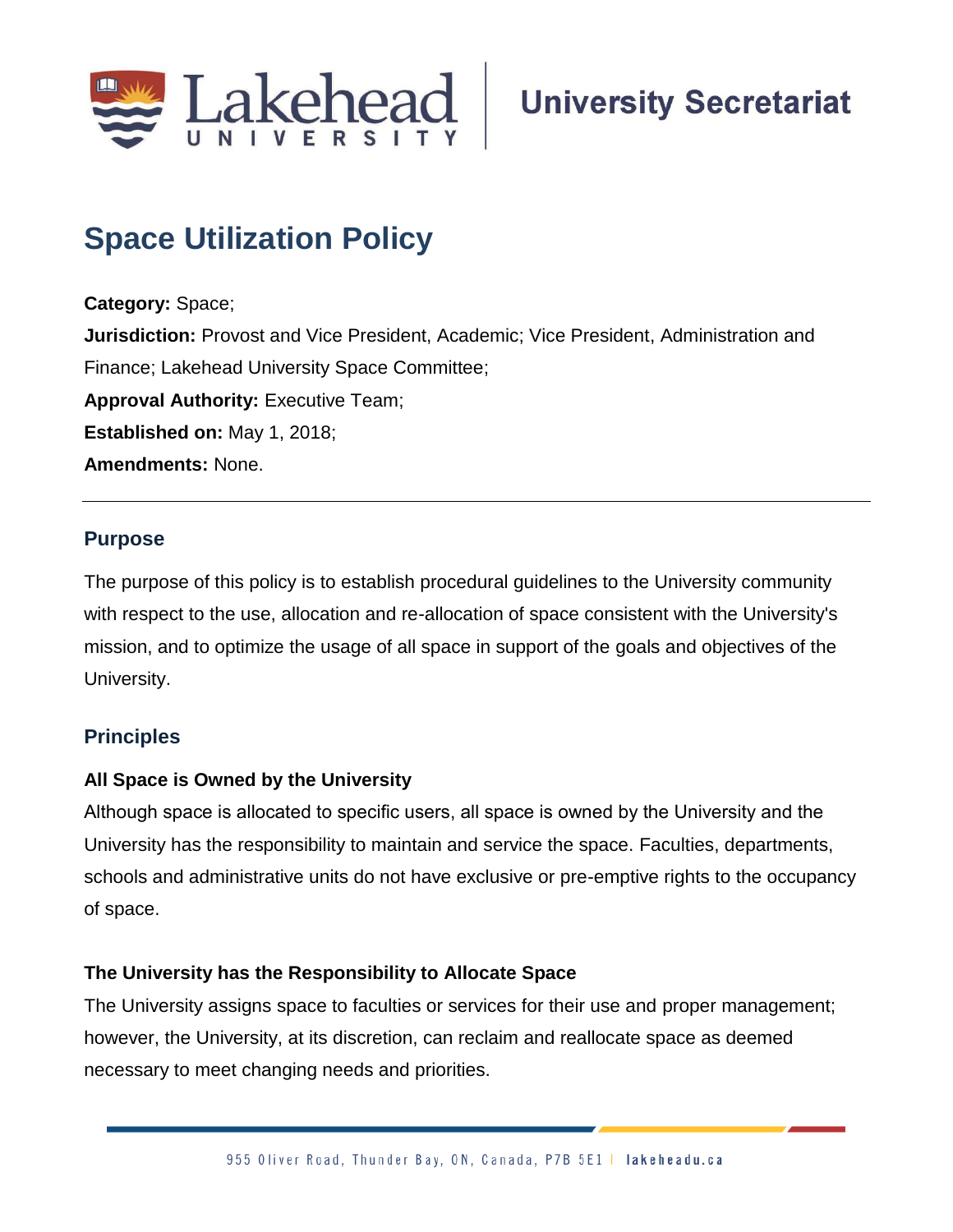The Lakehead University Space Committee (LUSC) [Space Committee] functions under the authority of the President and makes recommendations to the Executive Team. The President has ultimate responsibility for space decisions. The Space Committee terms of reference describe the mandate, structure, schedule, and membership of the Space Committee.

## **Guidelines**

#### **University Users**

Any changes in space allocation or utilization within any of the following areas should be reported to the Space Committee and the Director of Physical Plant.

#### **Students**

Student requests for space assigned to the Lakehead University Student Union (LUSU) should be forwarded to the President of LUSU. Requests for space outside of the audited allocation to LUSU should be forwarded to the Space Committee. Student requests for space allocated to Faculties, departments, or schools should be forwarded to the Faculty Dean through the appropriate Chair or Director.

#### **Staff**

The Academic or Administrative Leader of the Unit (Leader) is responsible for allocating staff space in their respective areas and for reporting changes in their areas to the Director of Physical Plant. Requests for space outside of the audited allocation must be forwarded by the appropriate Leader, with support from their Vice President, to the Space Committee.

#### **Senior Administration**

Senior administrators are responsible for allocating their audited space, and for reporting the disposition of this space to the Director of Physical Plant. Requests for additional space should be forwarded to the Space Committee.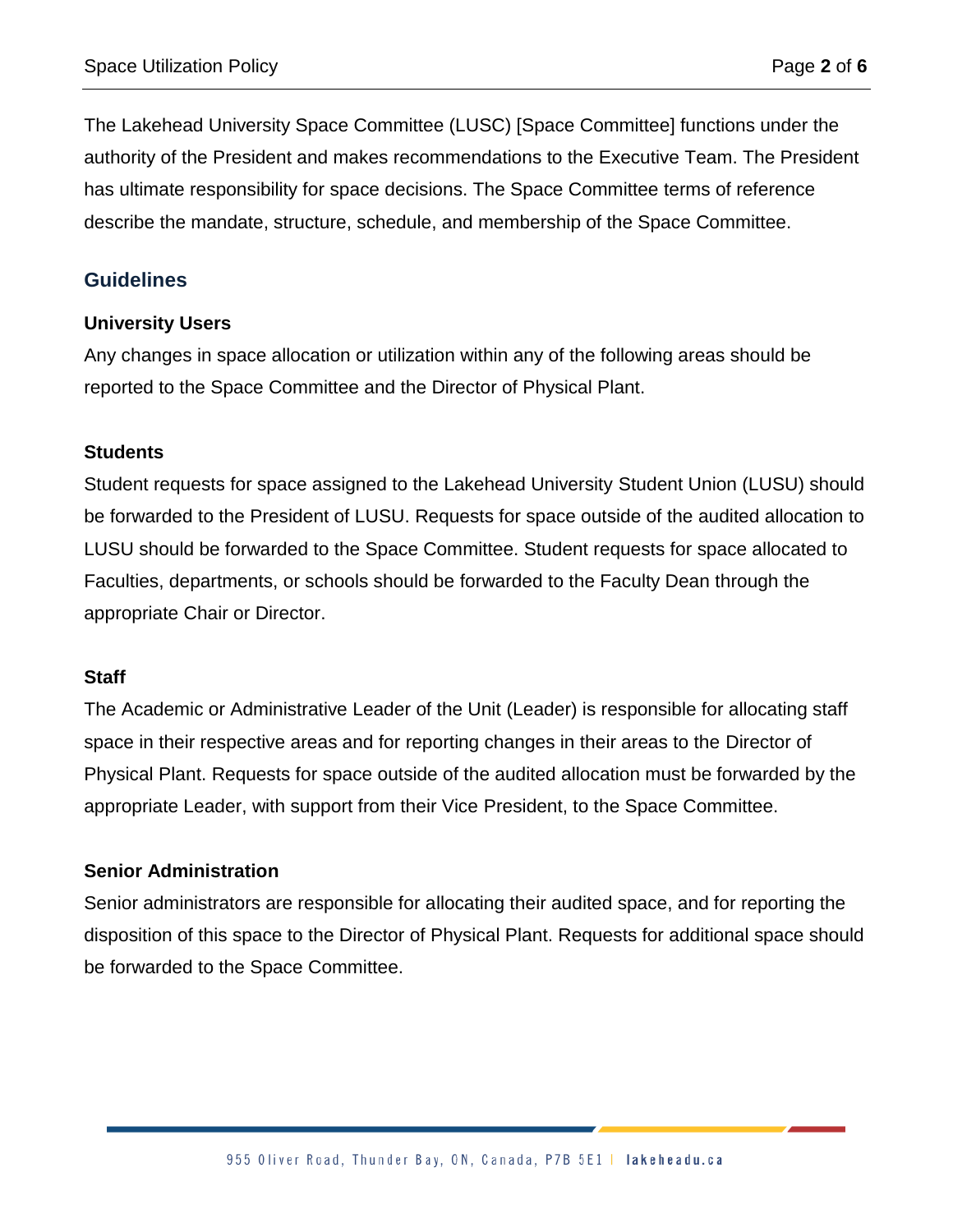#### **Academic Space**

Classrooms are considered institutional instructional space and are included in the central inventory managed and assigned through Enrolment Services. Laboratories are assigned through the Faculty Deans.

The Faculty Deans are responsible for allocating their audited academic space and for reporting changes in their areas to the Director of Physical Plant. This space includes faculty offices (both full-time and part-time), faculty laboratories and graduate student offices (or working areas). Normally, faculty members, chairs, directors, and academic administrators will be assigned one office only. Requests for exceptions should be forwarded to the Space Committee with an attached rationale. Faculty members on sabbatical or other leaves will not automatically retain their offices. Requests to retain an office while on leave will be forwarded to the Dean through the Chair/Director.

The Vice President, Research and Innovation is responsible for allocating the audited space for Research Centres and Research Laboratories outside of the Academic Faculties, as well as informing the Director of Physical Plant of the disposition of this space. Requests for additional space associated with research proposals (e.g. Canada Foundation for Innovation) beyond the audited space should be forwarded by the appropriate Leader, with support from the Vice President, Research and Innovation, to the Space Committee.

# **Space Allocation**

#### **Effective Use**

It is imperative that campus space be allocated to various users in as optimal a way as possible to ensure an efficient and effective planning and management of space. To this end, the Space Committee shall ensure that the occupancy of all University space by Faculties, departments, schools, researchers, administrative units and external users will be subject to review at least every three years. This audit will be a joint responsibility of Leaders. The Director of Physical Plant will be responsible for the overall coordination of the audit and for the maintenance of accurate records pertaining to the allocation of space on campus.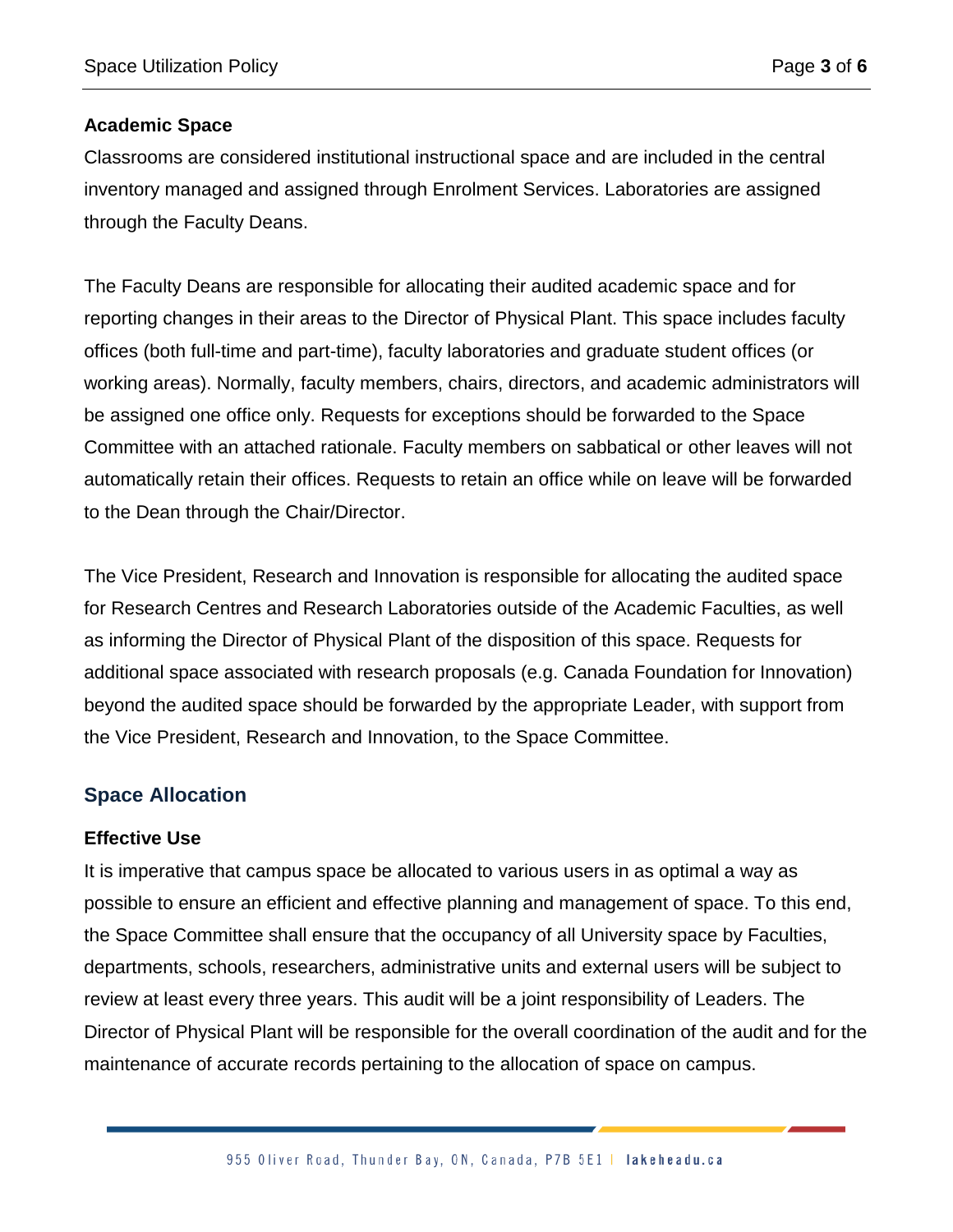The Space Committee will be responsible for determining space allocation priorities and for developing criteria for the adjudication of space requests, but these must involve consultations with existing and proposed users. To avoid duplication of space, equipment and staff resources, and to avoid unnecessary costs, as many facilities as possible shall be shared by different users. Space allocation may be reviewed or altered based on the evolving needs of the University.

#### **Renovations**

All costs associated with minor alterations/renovations (under \$10,000), that don't alter the future use of the space, shall be borne by the user unit. Any such work shall be approved and coordinated by Physical Plant to ensure compliance with applicable regulatory requirements and University standards.

Requests for significant renovations (over \$10,000) must be brought forward to the Space Committee through the submission of a [Space Request form](https://www.lakeheadu.ca/about/sg/policies-procedures-and-protocols/policies/list/node/52360) and approved prior to initiation of work. Proposals that fundamentally alter the future usage of the allocated space or requiring infrastructure modifications in excess of \$10,000 are considered significant. Funding for significant renovations may be considered as part of the budget process.

## **Additional Space**

Space requests should first be addressed by the unit from within their current space allocation. Requests for additional space require that a **Space Request form** be submitted by the Leader, with support of their Vice President, of the unit. Requests must outline the need in the context of the unit's goals and in alignment with the University Strategic and Academic Plans.

The completed [Space Request form](https://www.lakeheadu.ca/about/sg/policies-procedures-and-protocols/policies/list/node/52360) and accompanying documentation must minimally provide the following:

- a clear and detailed description of the space required and the purpose (total area, offices, lab, instructional);
- a review of existing space within the unit and justification of why reallocation is not possible;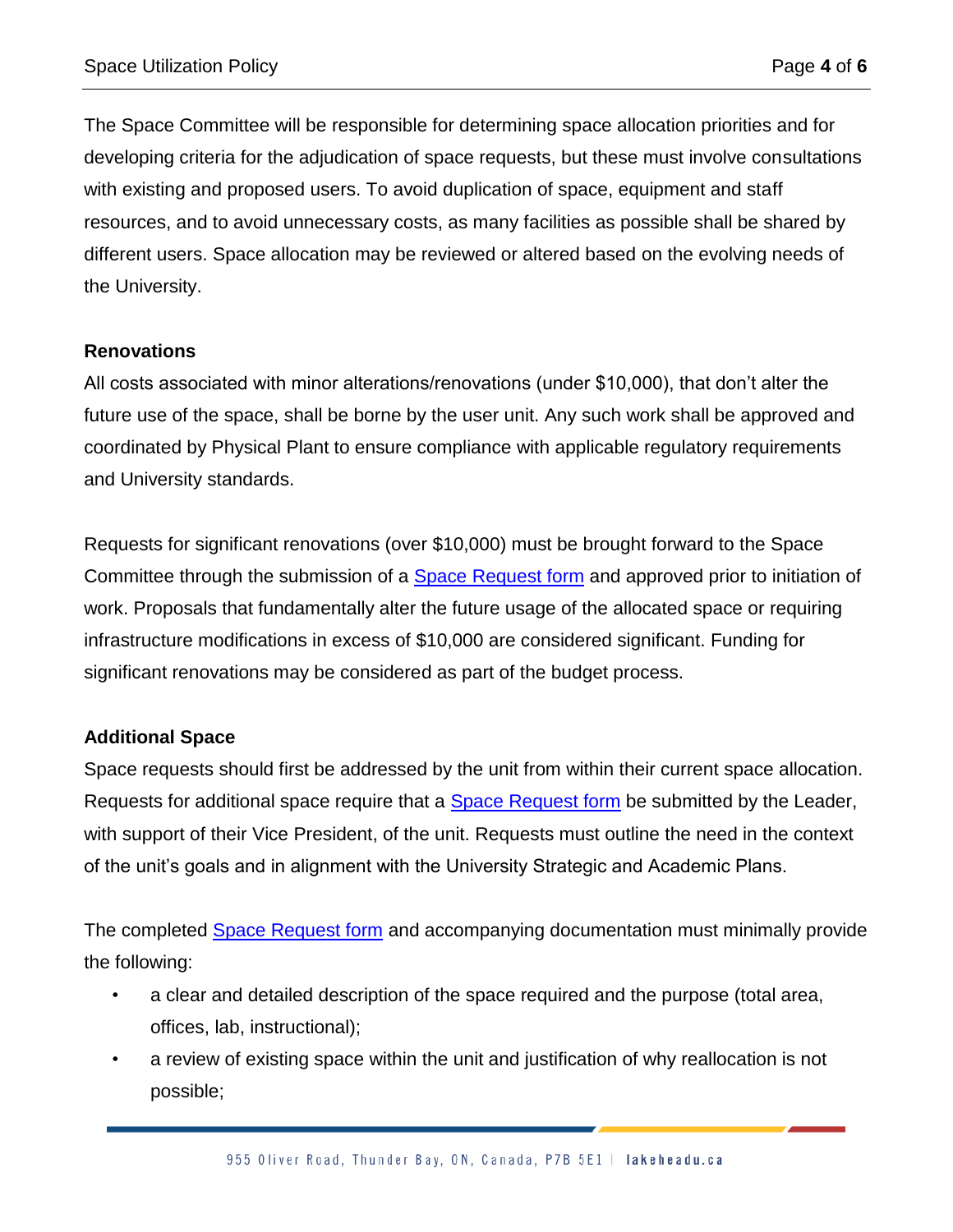• an overview of the users of the space (numbers of faculty, staff, students); including specific details whenever possible (e.g., specific current researchers).

#### **Other Users**

The space needs of University users will be given priority over other users. Requests for space from other users or individuals should be forwarded to the Space Committee through the appropriate Leader, with support from their Vice President.

Space for commercial users external to the University will be considered by the Space Committee on the basis of the availability of space and the appropriateness of the commercial enterprise for Lakehead University. Normally, full commercial rent will be charged. (See also policy on "Commercial Activities".) Requests that are external should be sent to the Space Committee through the Director of Physical Plant.

#### **Operating Costs**

Under the current budget model, University occupied space is supported through the standard operating budget. Space specifically allocated to non-university activities/units shall be subject to specific financial arrangements for operating costs. In this instance, "non-university" refers to those activities that are not included within the context of the University's operating budget unless a special arrangement has been made and authorized by the Executive Team.

#### **Space Audit**

The status of all University space will be recorded by the Director of Physical Plant, and will be confirmed in a space audit conducted at least every three years. The Director of Physical Plant is responsible for coordinating the audit, and will work with the Leaders in corroborating how and by whom space is being used. The Space Committee may request interim site visits and assessments on space utilization in order to identify areas that may not be optimally utilized. Reports generated through this process will be reviewed with relevant Leaders in advance of any actions that would modify space allocation.